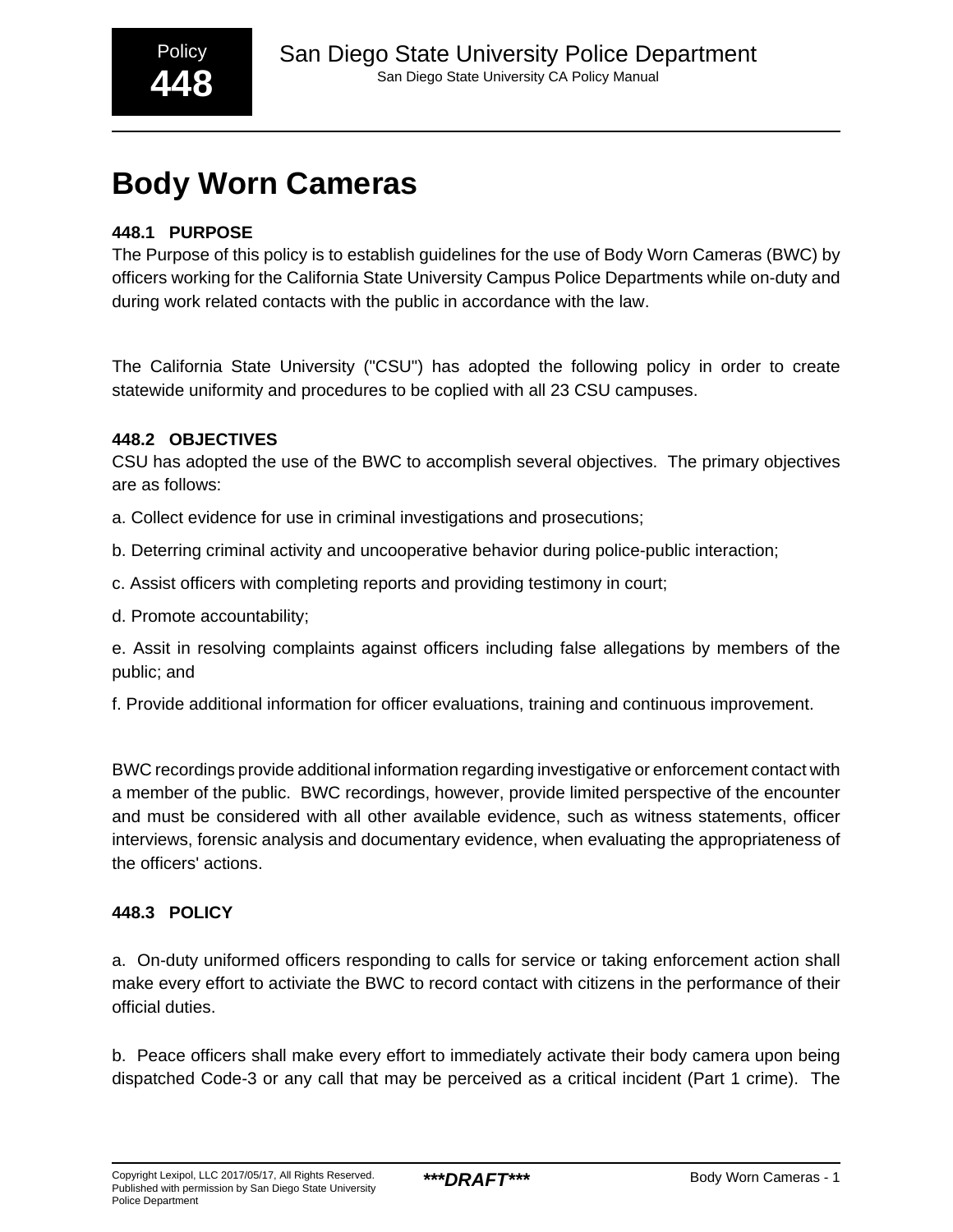# San Diego State University Police Department

San Diego State University CA Policy Manual

#### Body Worn Cameras

BWC shall remain activated until the contact, incident or event is completed to ensure the integrity of the recording. Except in situations that meet section V.d.

c. The Chief of Police at each campus shall determine how the BWC shall be worn by the officers within their Department.

d. If an officer fails to activate the BWC, fails to record the entire contact, or interrupts the recording, the officer shall document why the recording was not made, was interrupted or was terminated for reasons other that described in section (Restricted Uses of BWC) section d. via a memo to the officer's watch commander.

e. Officers shall document in police reports whether a BWC was utilized. (e.g. "My Dept. issued BWC was activated during the contact, detention, arrest," etc.)

f. For the purposes of this policy, it shall be presumed that any individual contacted by a uniformed officer wearing a conspicuously mounted body camera will have knowledge that such contact is being recorded. A uniformed officer shall give an affirmative answer if asked by a citizen if they are being recorded during the course of an official contact.

g. BWC equipment will be issued to all peace officers at the rank of sergeant and below. Uniformed officers who are assigned BWC equipment must use the equipment unless otherwise authorized by Command Staff. Officers shall use only BWCs issued or approved by their Department.

h. The BWC equipment and all data, images, video and metadata captured, recorded, or otherwise produced by the equipment is the sole property of the officer's home campus Police Department.

i. Police personnel who are assigned BWCs shall complete a training program to ensure proper use and operations of the equipment prior to deployment in field operations. Future training may be periodically required to ensure the continued effective use and operation of the equipment, proper calibration, performance, and to incorporate changes, updates, or other revisions in the policy and equipment.

j. Prior to going into service, uniformed officers shall confirm that the BWC is working and recording properly. If the BWC is not working or malfunctions at anytime, the officer shall promptly notify his/her supervisor and obtain a functioning BWC.

k. On Duty uniformed officers shall not be held financially responsible for damaged, broken or inoperable BWC equipment unless abuse or negligence of the equipment is found to be the cause.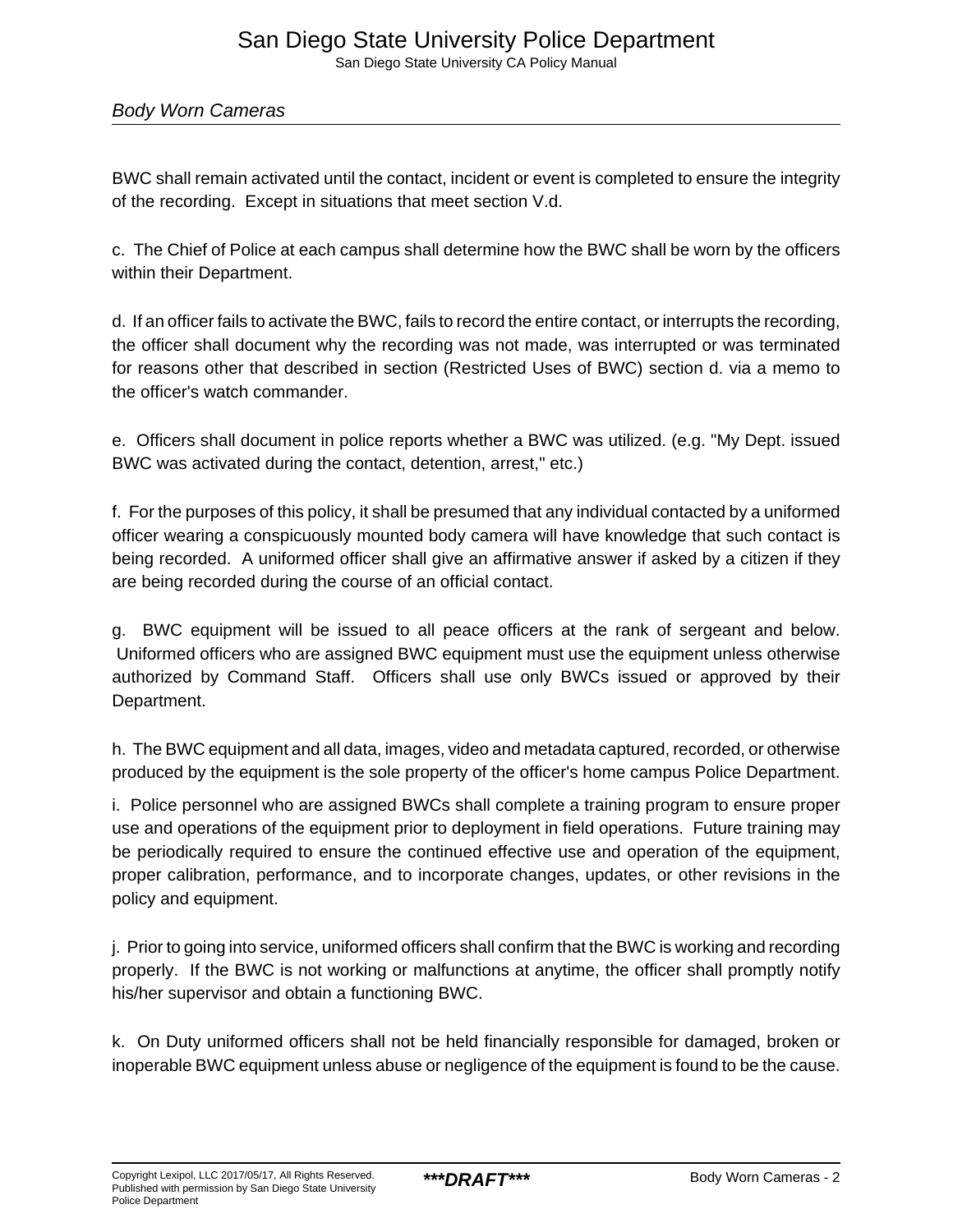Any equipment malfunctions shall be brought to the attention of the officer's on-duty supervisor via a memorandum outlining the circumstances that led to the afected BWC replacement unit may be procured.

l. Officers shall not edit, erase, duplicate, copy, share or otherwise distribute in any manner BWC recordings without prior written authorization and approval from the Chief of Police or designee.

m. Requests for deletions of recordings or any portion thereof must be submitted in writing and approved by the Chief of Police or designee in accordance with CSU record retention policy.

### **RESTRICTED USES OF BWC**

a. At no time should an officer jeopardize his or her safety in order to activate a BWC, recorder or change the recording functions.

b. No member of this Department may surreptitiously record a conversation of any other member of this Department with the BWC or any other recording device when a reasonable expectation of privacy exists and without the expressed written knowledge and consent of all parties. Nothing in this section is intended to interfere with an officer's right to openly record any interrogation pursuant to Goverment Code 3303(g).

c. There may be times when officer's should be sensitive to a situation and use discretion on thier decision to record contacts while handling certain calls for service. Some examples include but are not limited to: Interviewing of sexual assault victims, recording in Hospitals when other patients not related to a Police Incident could be recorded or at the request of Hospital staff members.

d. In certain situations, where police tactics or confidentially may jeopardize officer safety or case sensitive information, activations of the BWC may not be warranted. These situations include but are not limited to: Detective Bureau of Investigations, Gang Intelligence operations, tactical operations, undercover operations and interviews with criminal/confidential informants.

 The reason as to why a recording was paused or not made at all is to be documented in the police report.

e. An officer, who is investigating a possible explosive device and is in close proximity of the device, shall turn off their camera.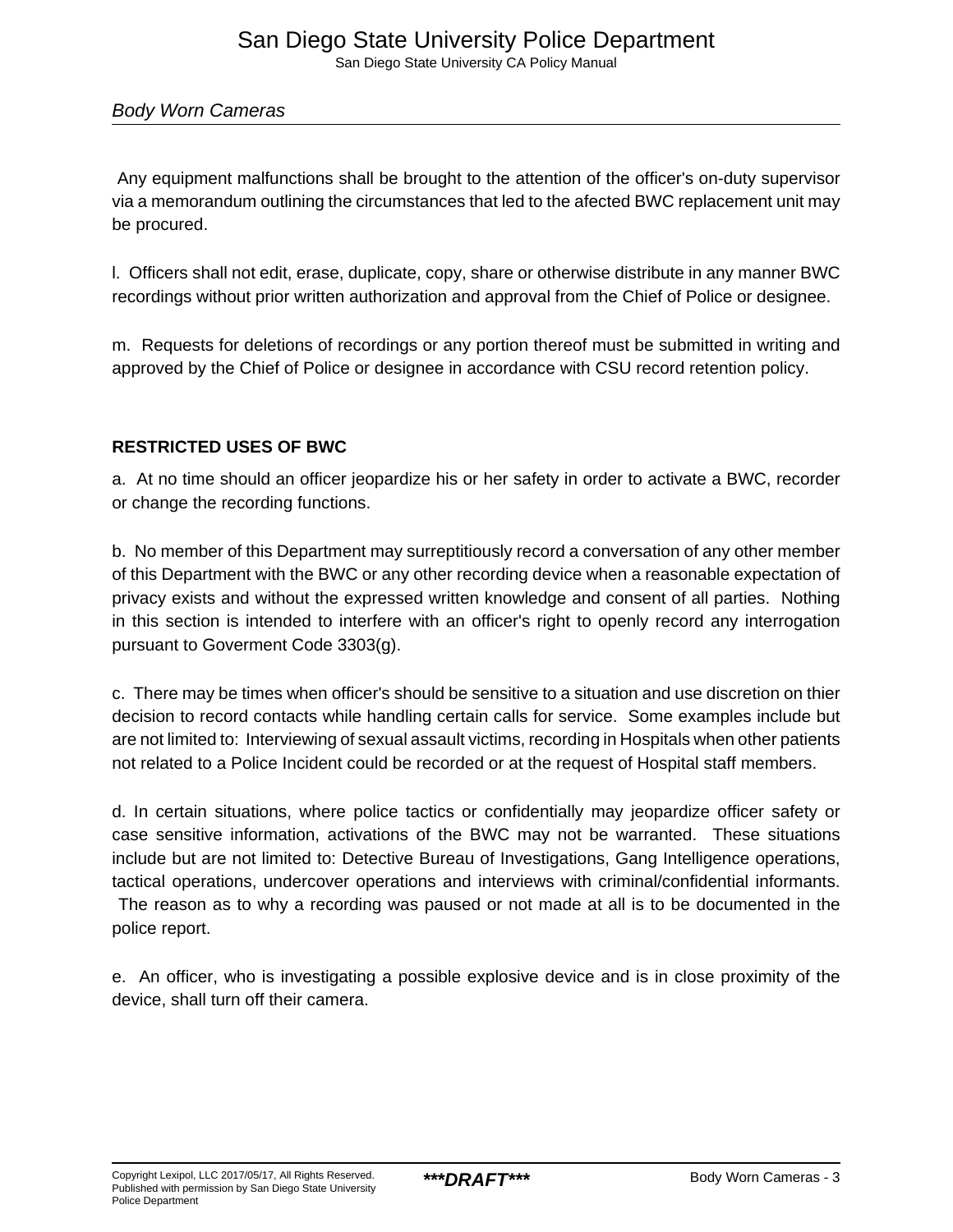f. Officers are prohibited from utilizing department issued BWCs and recording media for personal use. Any unauthorized use of the BWCs by department personnel may result in disciplinary action.

#### **STORAGE AND REVIEW OF MEDIA FILES**

a. All files should be securely downloaded periodically and no later than the end of each patrol shift. IF an officer is unable to download at the end of his/her shift, the officer shall ask their onduty supervisor if it is acceptable to download the files at the beginnin of the officer's next shift. Each file shall contain information related to the date, BWC identifier, and assigned officer.

b. Files should be securely stored in accordance with CSU Records and Retetion Policy. The files should be stored no longer that useful for the purposes of training or for use in an investigation or prosecution. In capital punishment prosecutions, recordings shall kept until the offender is no longer under control of a criminal justice system.

c. Officers shall have the right to review their recordings and use the recordings as a resource for preparing to write police reports, to participate in an Internal affairs interview and/or to provide a statement regarding a critical incident. Officers should not use the fact that a recording was made as a reason to write a less detailed report.

d. All images and sounds recorded by the BWC are the exclusive property of the Department. Accessing, copying or releasing files for non-law enforcement purposes is strictly prohibited and may result in disciplinary action.

e. Command staff retains the authority to audit the storage system at random in order to ensure authorized users are accessing the data for legitimate and authorized purposes.

f. Command staff retains the authority to randomly view officer recordings for the purpose of validity testing. The random viewing will be conducted by the Operations Captain or Lieutenant. The method of random selection will be agreed upon by the SUPA REpresentative and Chief of Police. One recording per officer may be selected each month and reviewed. Any system deficiencies will be documented and remedied. Any performance issue will be discussed with the officer. Violations of policy will be reviewed using the campus' procedures for conducting Internal Affairs Investigations.